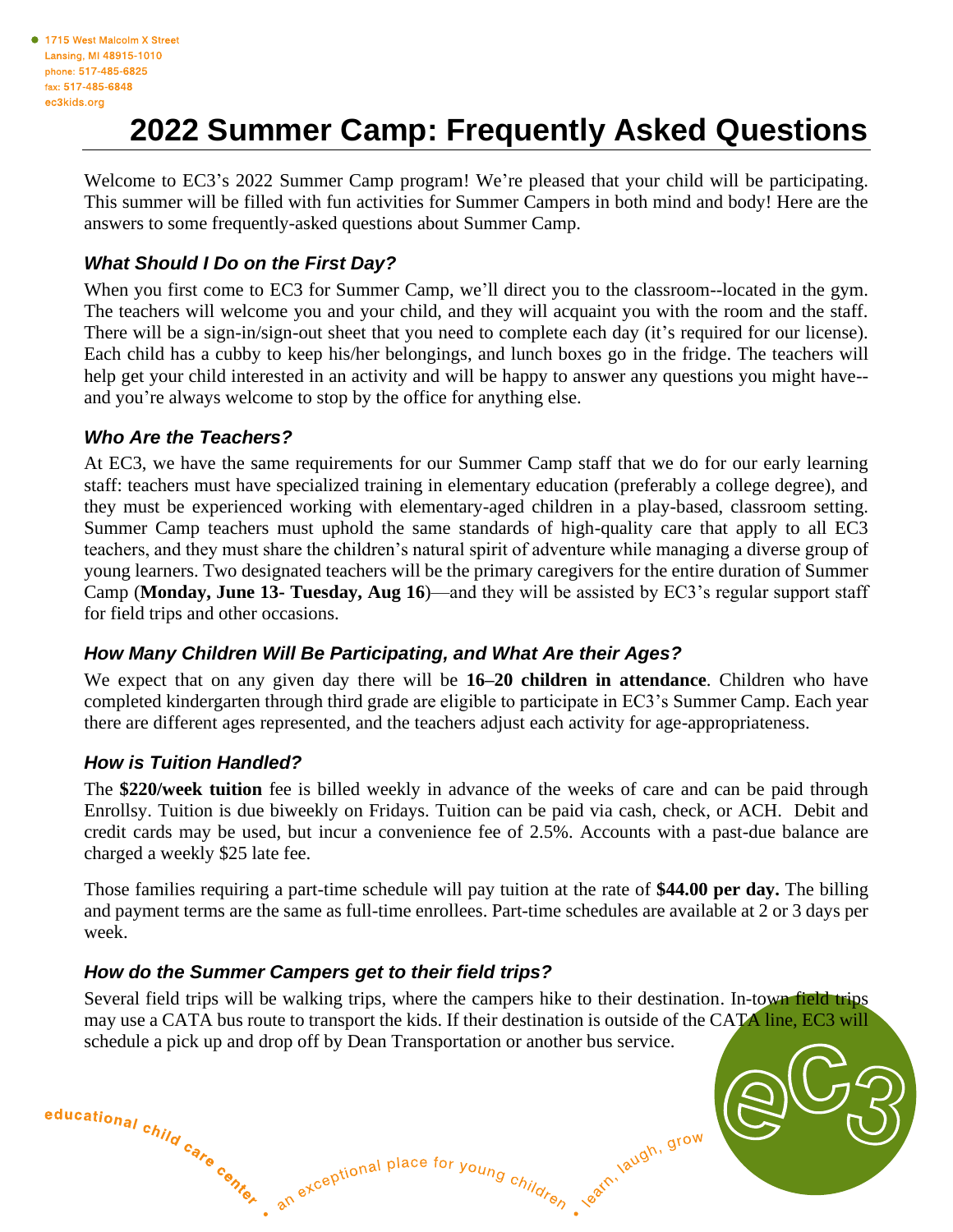## *What Should I Bring for My Child?*

Each child will be assigned his/her own cubby for personal items. You will want to make sure he/she has a water bottle, a jacket or sweatshirt, a change of clothes, and sunscreen & insect repellent (no aerosols) with his/her name written on the bottle (first and last names). Each child should also have a backpack to use on field trip days. We will let you know when water-play will be involved, so you can provide swimsuits and towels. The children don't need blankets or pillows unless they are accustomed to napping in the afternoon; usually they just have some quiet time spent reading, writing, or doing craft activities. EC3 Summer Camp is an electronics free zone – please leave cell phones, tablets, handheld games systems, headphones, and other electronics at home.

## *Will There be Food?*

EC3 provides breakfast, morning snack, and afternoon snack; parents provide children with a sack lunch. Summer Camp will be equipped with its own refrigerator and microwave so lunches can be stored and heated if necessary—but please don't send anything that requires more than 60 seconds in the microwave. On field-trip days, you'll want to pack non-perishable items or include something in their lunch to keep things cold—perhaps freeze their juice box the night before!

EC3 is an allergy-aware facility, meaning that food should not be shared with other children. (If any child in the Summer Camp program has a severe allergy to a particular food item, we may require you to refrain from bringing it.)

EC3 participates in the USDA's Child and Adult Care Food Program (CACFP), which means we maintain proper nutritional standards and practices.

BONUS: Monday is "pizza day" at EC3, which means you don't have to pack a lunch! We order pizza from our friends at Dominos. We provide fresh fruit and vegetables with lunch on pizza day.

#### *How about Communication?*

Summer Camp teachers will communicate with families in a number of ways.

- *Classroom white board*: Check **daily** for information about what the kids did that day, as well as upcoming events and reminders.
- *Parent board:* Check here for the updated field trip/presentation calendar, newsletters and more.
- *Camper cubby and/or backpack:* Check **daily** for classroom newsletters, event reminders and other communication from the teachers.
- *Email:* Look for weekly email reminders regarding field trips and other activities.

Parents may communicate with the Summer Camp teachers in a number of ways.

- *Drop off and pick up*: A Summer Camp teacher will open and close each day.
- *Teacher mailbox*: This is where you can leave schedule updates and other notes for the teachers.
- *Email*: Teachers' email addresses will be included in the initial packet.

# *What are the Operating Hours of Summer Camp?*

EC3 is open from 7:00 a.m. to 6:00 p.m., Monday through Friday.